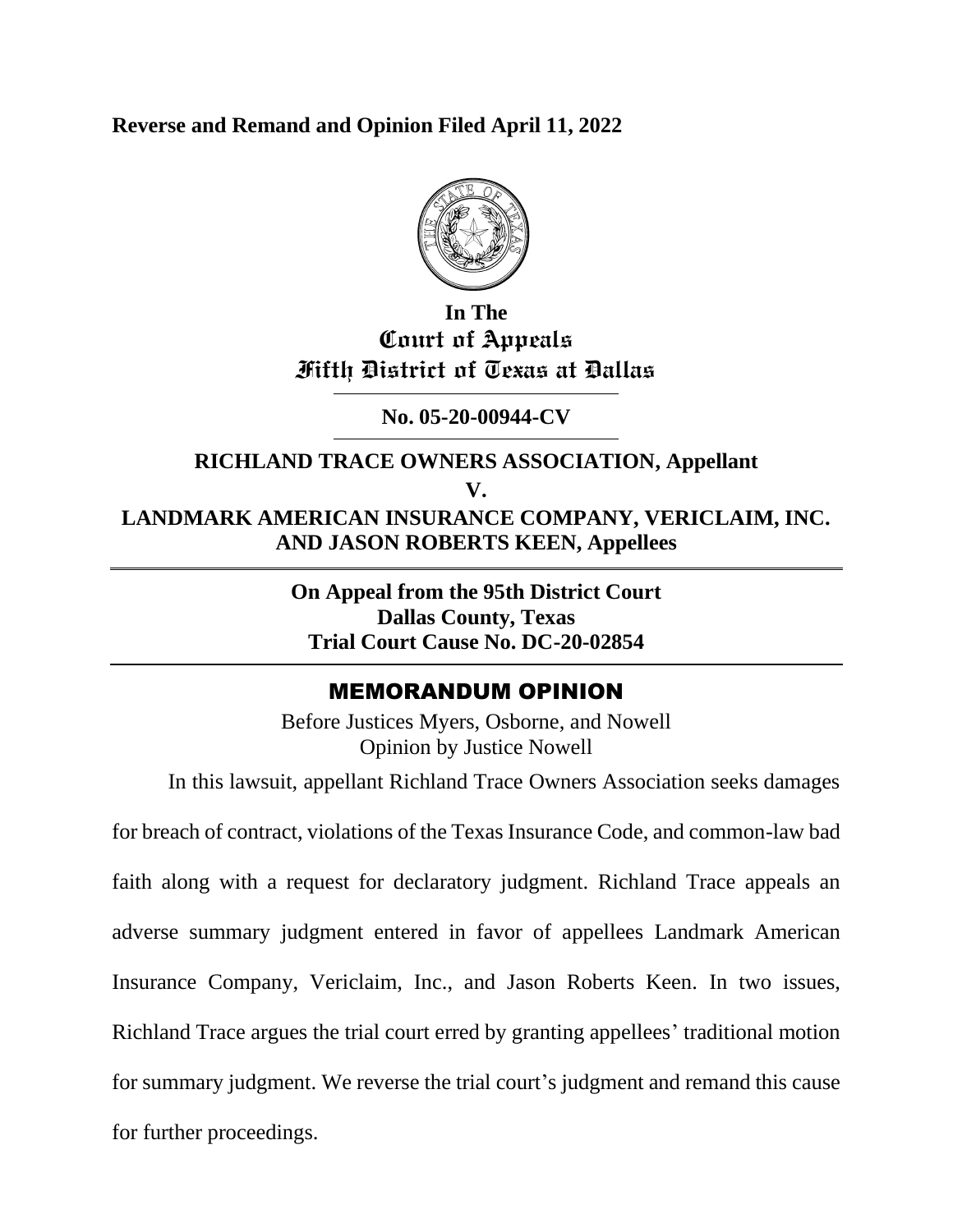#### FACTUAL AND PROCEDURAL BACKGROUND

Richland Trace is a condominium community consisting of approximately twenty buildings. Landmark issued two insurance policies to Richland Trace that are relevant to this lawsuit: (1) Policy LHD421652, which was in effect from January 5, 2016 through January 5, 2017 (the 2016 Policy), and (2) Policy LHD422499, which was in effect from January 5, 2017 through January 5, 2018 (the 2017 Policy). In 2017, Richland Trace made a claim that a March 26, 2017 hail storm caused damage to its property; the claim was made pursuant to the 2017 Policy.

Vericlaim served as Landmark's adjuster, and Keen, an adjuster employed by Vericlaim, adjusted Richland Trace's 2017 claim. When Richland Trace and Landmark were unable to agree about the amount of loss caused by the March 2017 storm, Richland Trace invoked the 2017 Policy's appraisal provision, which states:

If [Landmark] and [Richland Trace] disagree on the value of the property or the amount of loss, either may make written demand for an appraisal of the loss. In this event, each party will select a competent and impartial appraiser. . . . The appraisers will state separately the value of the property and amount of loss. If they fail to agree, they will submit their differences to the umpire. A decision agreed to by any two will be binding.

If there is an appraisal, [Landmark] will still retain [its] right to deny the claim.

Richland Trace appointed Frank Molina as its appraiser, and Landmark appointed Rondi Perry. Molina and Perry conducted the appraisal in February 2018. The appraisers agreed on the amount of loss; therefore, an umpire was not necessary.

Both appraisers signed the Appraisal Award:

. . .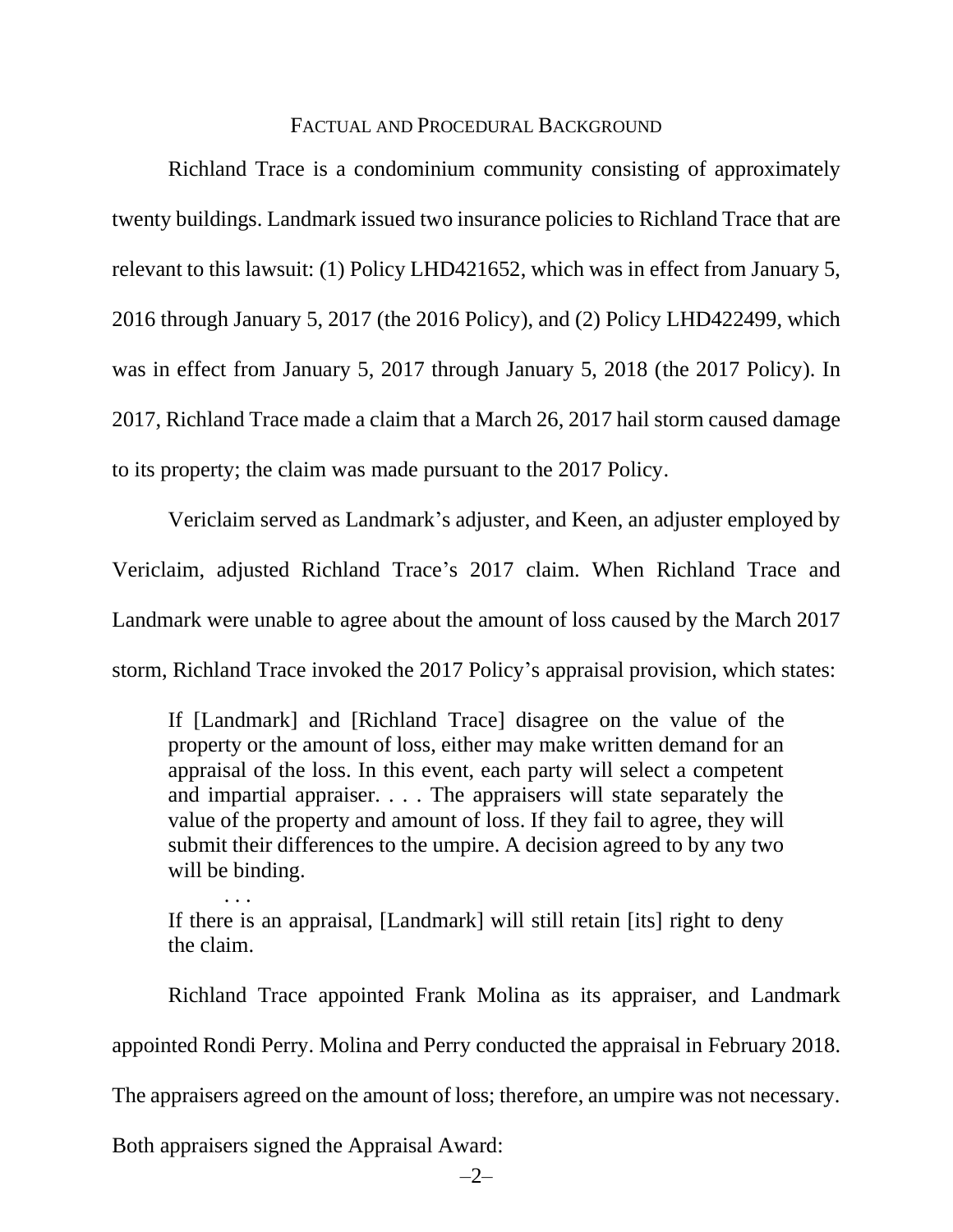#### **APPRAISAL AWARD**

| Insured:                                 | Insurer:                              |
|------------------------------------------|---------------------------------------|
| <b>Richland Trace Owners Association</b> | Landmark American Insurance Company   |
| 9801 Walnut Street                       | C/O Jason Keen                        |
| Dallas, Texas 75243                      | Vericlaim, Inc.                       |
|                                          | 4004 Belt Line Road, Suite 205        |
|                                          | Addison, TX 75001                     |
| Cause: Hail and Wind                     | Reported Date of Loss: March 26, 2017 |
| Claim Number: 70300110079                | Policy Number: LHD422499              |

Property Description/Address: Richland Trace Condominiums, 9801-9849 Walnut Street, Dallas, Texas 75243

We, the undersigned, pursuant to our appointment, DO HEREBY CERTIFY that we have mutually, conscientiously and impartially performed the duties assigned us in accordance with the appraisal provision of the policy, agreeably to the forgoing stipulations, and have appraised and determined and do hereby award, as to the amount of loss due to the above name Insured the following sums to wit:

| <b>ITEM</b>                                                    | <b>RCV</b>  | <b>ACV</b>  |
|----------------------------------------------------------------|-------------|-------------|
| Property repairs in accordance with the attached detailed cost |             |             |
| estimate.                                                      | \$92,586.15 | \$62,665.82 |

Clarifications: The above scope of work and dollar amounts represents the entire loss as a result of the subject hailstorm. The above amounts include applicable sales tax and contractors' overhead and profit. The above sums are the total dollar amounts of the claim and are subject to all of the terms and conditions of the subject policy. Any advanced payments, deductibles, or co-insurance contributions should be deducted from the total amounts, if applicable.

| <b>Witness our hands:</b>                                                           |                         |
|-------------------------------------------------------------------------------------|-------------------------|
| Appraiser for the Insured:                                                          | Date:                   |
| <b>Frank Molina</b><br>Appraiser for the Insurer:<br>Rondi W. Perry, R.R.C., G.R.P. | Date: February 27, 2018 |
| Umpire:                                                                             | Date:                   |

The applicable deductible for the loss was \$100,000. Because the appraised amount of the loss did not exceed the deductible, Landmark did not pay any benefits under the 2017 Policy. Richland Trace did not contest the Appraisal Award.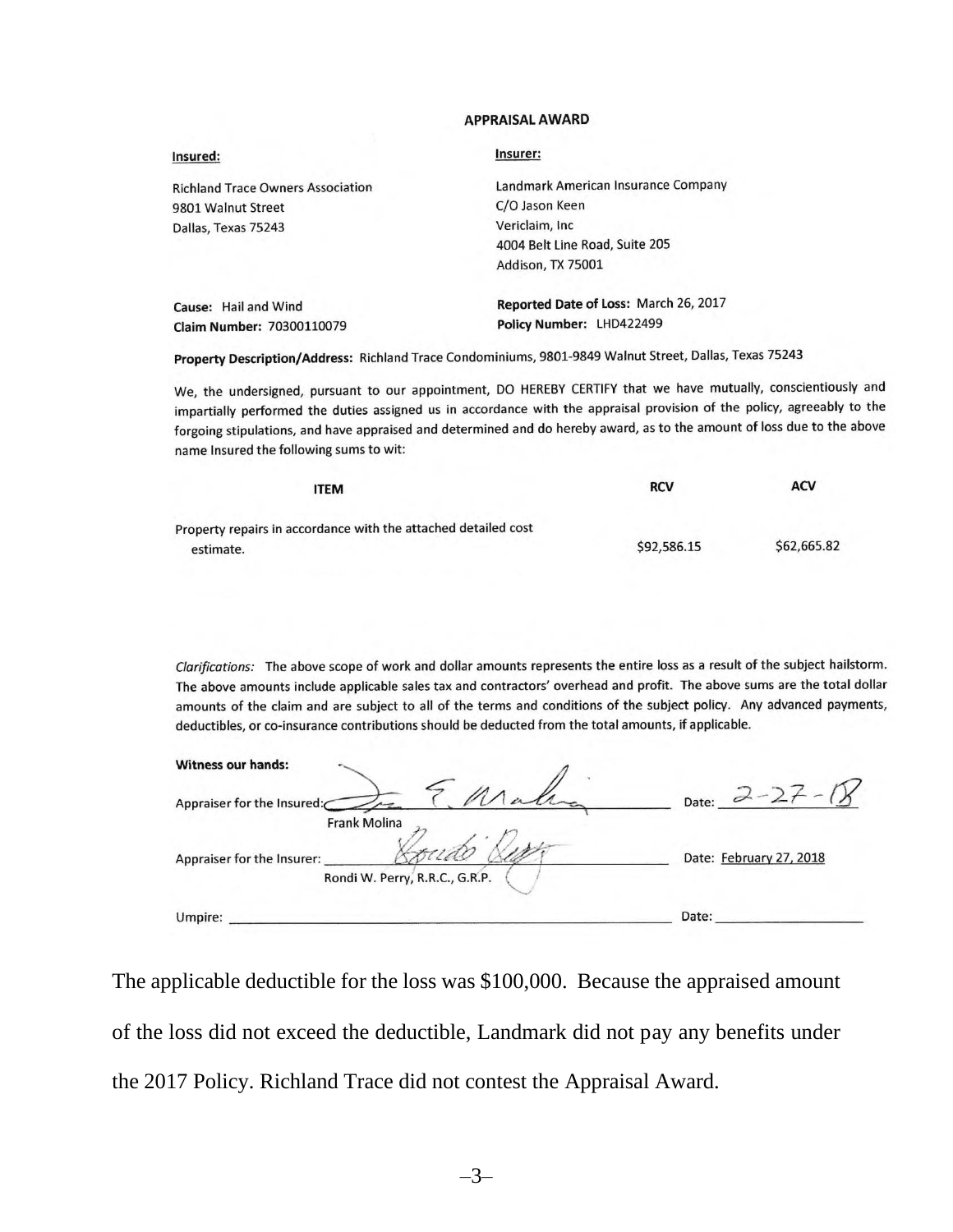Richland Trace filed its original petition on February 20, 2020, and alleged its property was covered by three Landmark insurance policies numbered LHD422499, LHD421652, and LHD420748. Richland Trace asserted that, as a consequence of "a storm," its property sustained extensive damage, it gave notice of the loss to Landmark, Landmark assigned the claim to an adjuster to report on and adjust the loss, and Landmark failed to pay in accordance with its policy. Richland Trace further alleged that Keen, the adjuster, knew the damage to its property predated the March 2017 storm. The original petition states: "Had Keen performed even the most cursory inspection typically performed by an insurance adjuster by accessing hail fall data for the property, Keen would have discovered that the likely date of hail damage to the roofs was March 23, 2016, a date for which Landmark insured Plaintiff's property under a prior policy."

In its first amended pleading filed in April 2020, Richland Trace maintains the Appraisal Award only includes damage from the March 2017 storm. It alleges its property also sustained extensive damage as a result of a storm on March 23, 2016, and that damage is subject to coverage under the 2016 Policy. However, Richland Trace asserts, Landmark has refused to pay the claim made pursuant to the 2016 Policy.

Appellees moved for summary judgment on the ground that the Appraisal Award forecloses Richland Trace's claims under the 2016 and 2017 Policies. Appellees argue the Appraisal Award bars Richland Trace's claims in this suit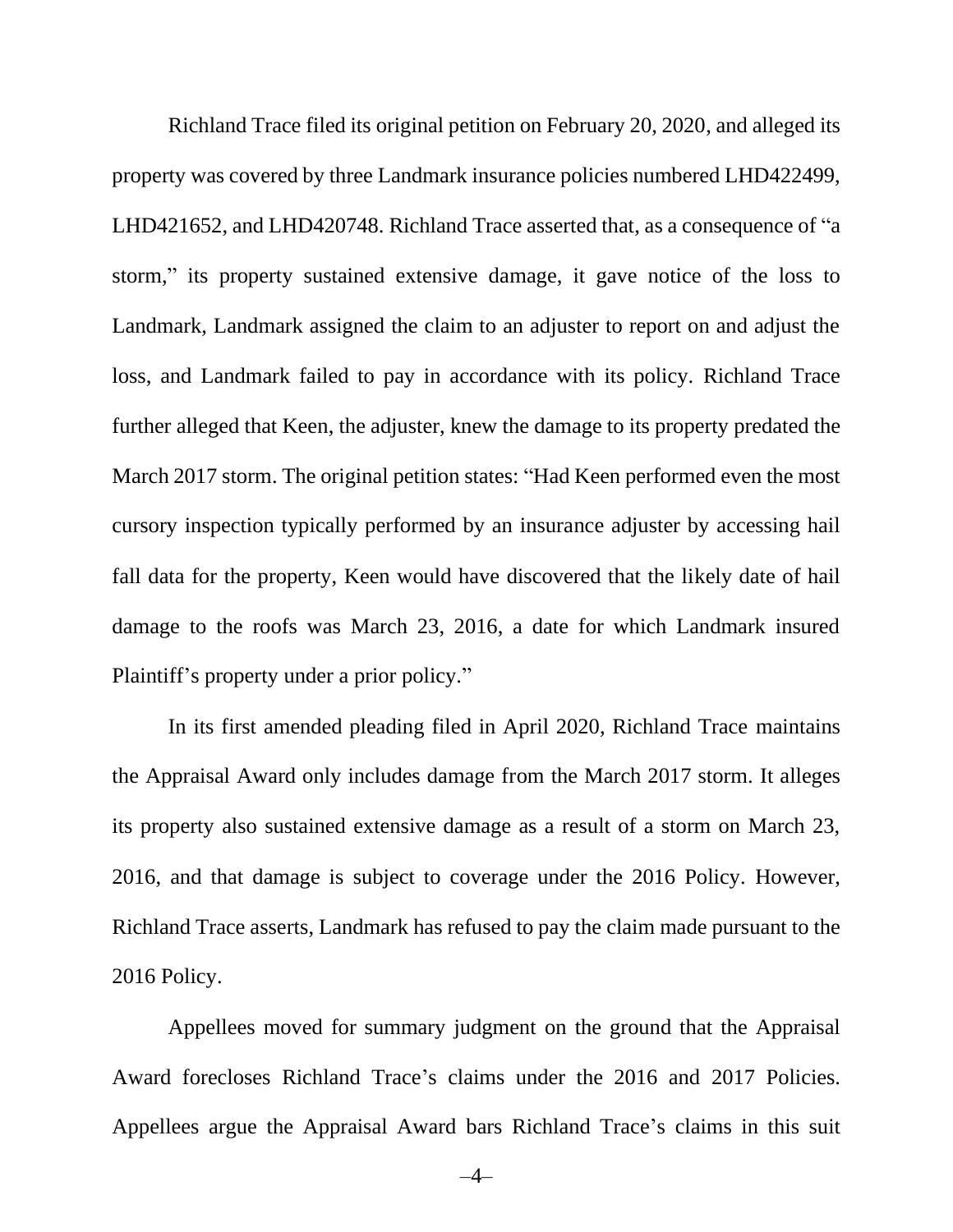because the award determined that the amount and extent of Richland Trace's loss fell below its deductible, and the court must enforce the binding Appraisal Award. Appellees argue any hail damage that occurred before March 2017 would have been present when the appraisal was conducted, the appraisers were responsible for assessing and valuing all existing hail damage, and loss for all hail damage was included in the Appraisal Award. In response, Richland Trace argues the Appraisal Award only accounted for damage caused by the March 2017 storm and did not include damage resulting from the March 2016 storm.

#### LAW & ANALYSIS

#### **A. Standard of Review**

We review the trial court's grant of summary judgment de novo. *Lujan v*. *Navistar, Inc*., 555 S.W.3d 79, 84 (Tex. 2018). A traditional motion for summary judgment requires the moving party to show no genuine issue of material fact exists and it is entitled to judgment as a matter of law. TEX. R. CIV. P. 166a(c); *Lujan*, 555 S.W.3d at 84. When reviewing a motion for summary judgment, a court considers the evidence in the light most favorable to the nonmovant and indulges every reasonable inference and resolves any doubts in the nonmovant's favor. *BPX Operating Co. v. Strickhausen*, 629 S.W.3d 189, 196 (Tex. 2021). When reviewing the grant of summary judgment, we credit evidence favoring the non-movant, indulging every reasonable inference and resolving all doubts in their favor. *Lujan*, 555 S.W.3d at 84. A defendant may obtain summary judgment by negating one of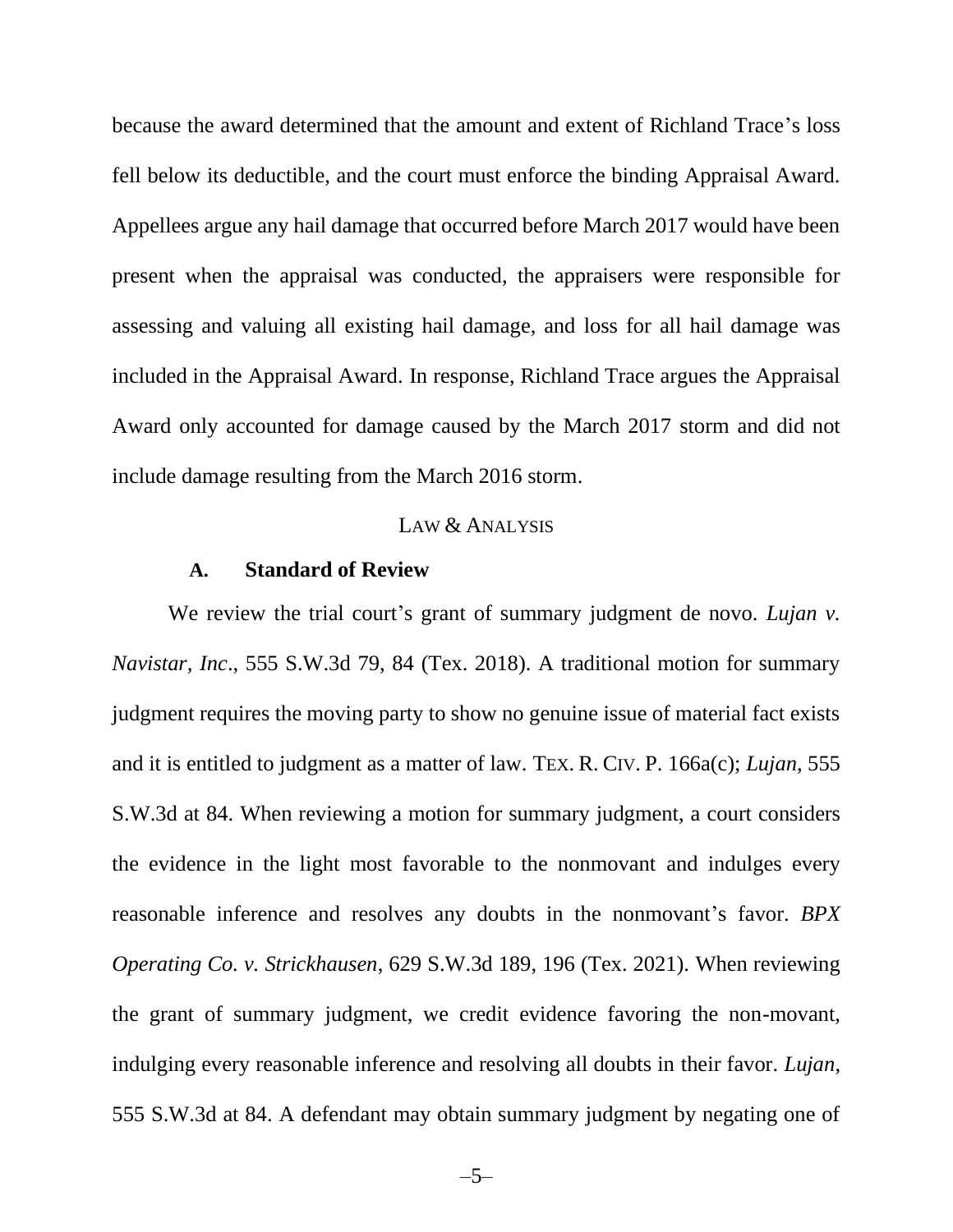the elements of the plaintiff's cause of action or by conclusively proving all of the elements of an affirmative defense. *Stanfield v. Neubaum*, 494 S.W.3d 90, 96 (Tex. 2016). If the defendant produces evidence demonstrating summary judgment is proper, the burden shifts to the plaintiff to present evidence creating a fact issue. *Id*. at 97.

#### **B. Law Governing Appraisals**

The appraisal process resolves the issue of damage caused by a specific occurrence. *See State Farm Lloyds v. Johnson*, 290 S.W.3d 886, 893 (Tex. 2009). Setting the amount of loss "requires appraisers to decide between damages for which coverage is claimed from damages caused by everything else." *Id.* "Although every reasonable presumption will typically be made in favor of an appraisal award, when reviewing a summary judgment proceeding, that rule must yield to the degree its application conflicts with the presumptions required to be made in favor of a nonmovant." *Wells v. Am. States Preferred Ins. Co*., 919 S.W.2d 679, 683 (Tex. App.—Dallas 1996, writ denied); *see also Richardson v. Allstate Tex. Lloyd's*, No. 05-06-00100-CV, 2007 WL 1990387, at \*3 (Tex. App.—Dallas July 11, 2007, no pet.) (mem. op.) (same).

Appraisal awards contractually resolve the amount of the covered loss when disputed by insurers and insureds. *Ortiz v. State Farm Lloyds*, 589 S.W.3d 127, 132 (Tex. 2019). "[A]n enforceable appraisal award . . . is binding on the parties with respect to that amount." *Id.*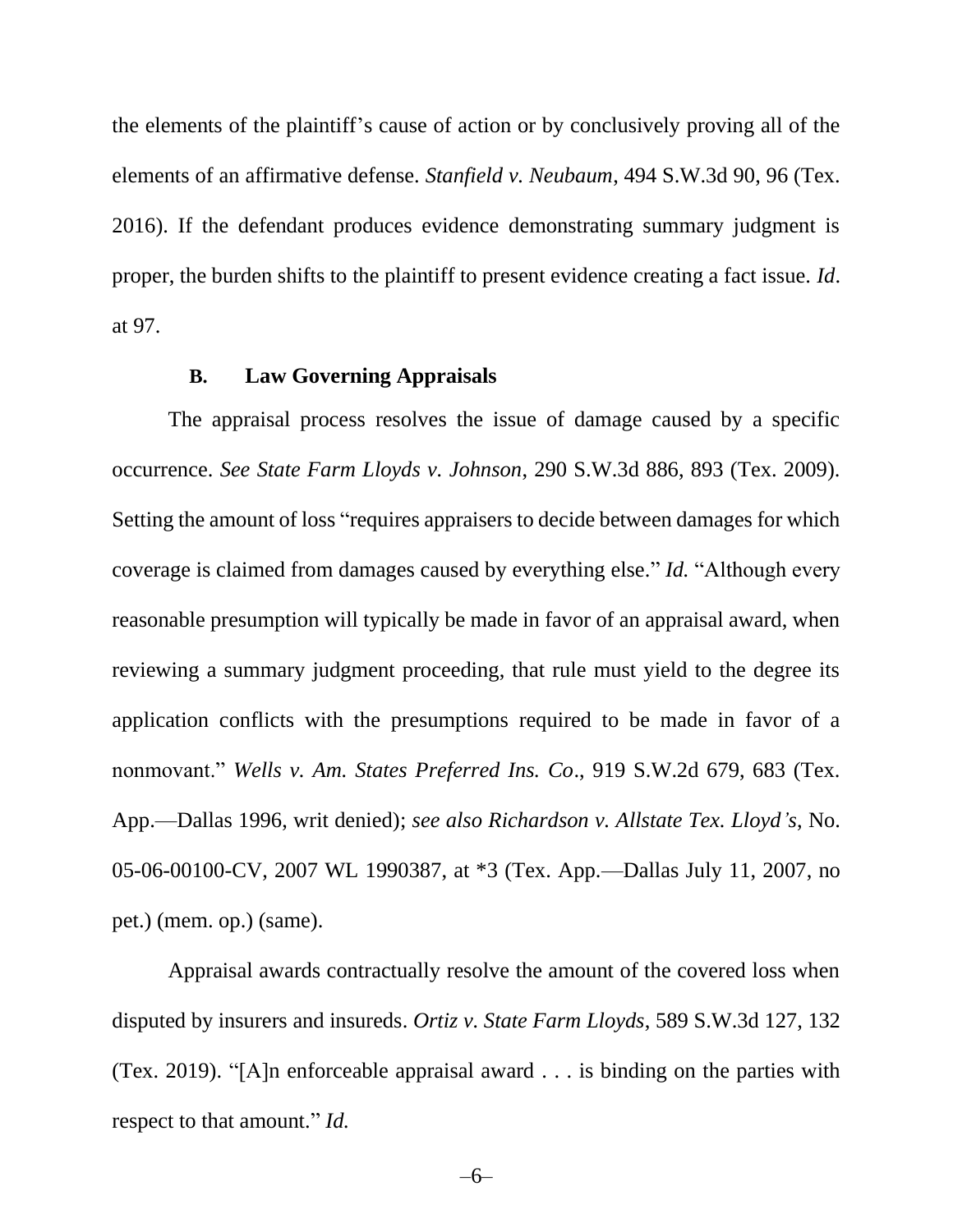Because the appraisal process is contractual in nature, we apply traditional contract interpretation principles when reviewing the Appraisal Award. Contract construction presents a question of law that we review de novo. *Sundown Energy LP v. HJSA No. 3, Ltd. P'ship*, 622 S.W.3d 884, 888 (Tex. 2021). "When construing a contract, the court's primary concern is to give effect to the written expression of the parties' intent." *Id.*; s*ee also URI, Inc. v. Kleberg Cnty*., 543 S.W.3d 755, 763–64 (Tex. 2018) ("When a contract's meaning is disputed, our primary objective is to ascertain and give effect to the parties' intent as expressed in the instrument."). Objective manifestations of intent control, and we presume parties intend what the words of their contract say and interpret contract language according to its plain, ordinary, and generally accepted meaning unless the instrument directs otherwise." *URI*, 543 S.W.3d at 764 (internal quotation marks omitted). Words must be construed "in the context in which they are used," *Sundown Energy*, 622 S.W.3d at 888, which encompasses "the circumstances present when the contract was entered," *URI*, 543 S.W.3d at 764. Equally important, we avoid construing contracts in a way that renders contract language meaningless. *Sundown Energy*, 622 S.W.3d at 888.

Whether a contract is ambiguous is a question of law. Nettye Engler Energy, LP v. BlueStone Nat. Res. II, LLC, 639 S.W.3d 682, 690 (Tex. 2022). If a contract has a certain and definite meaning, the contract is unambiguous, and we construe it as a matter of law and enforce it as written. *Id.* A contract subject to more than one reasonable interpretation is ambiguous, giving rise to a fact issue regarding the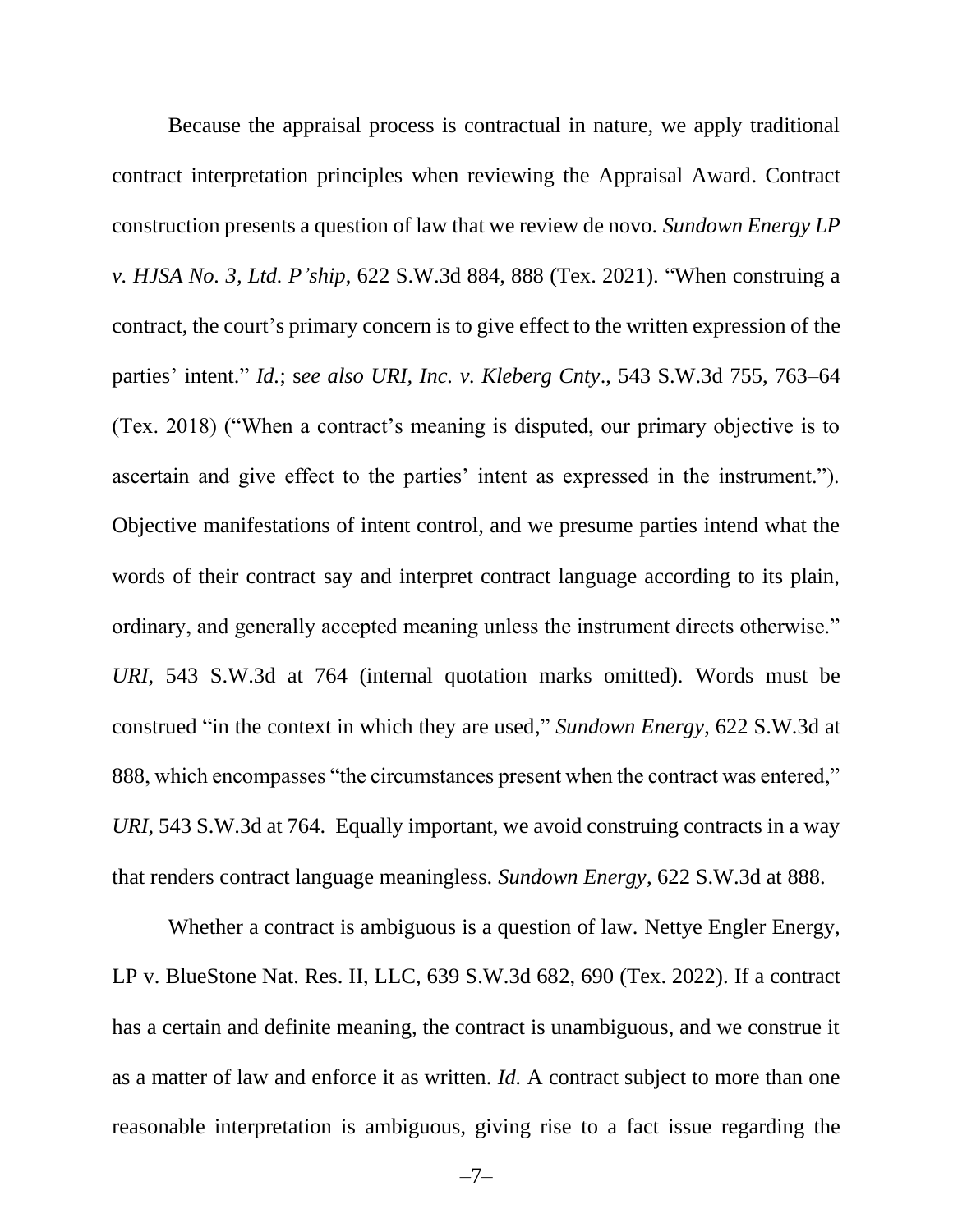parties' intent. *Id.* A contract may be ambiguous even if the parties agree it is not. *Id.* Here, although the parties advance different constructions of the Appraisal Award and Landmark Trace relies, in part, on deposition testimony to support its preferred construction, we conclude the Appraisal Award is not ambiguous.<sup>1</sup>

#### **C. Analysis**

In its first issue, Richland Trace argues the trial court erred by granting appellees' motion for summary judgment on the ground that the Appraisal Award precluded any recovery for losses caused by the 2016 storm.

Appellees rely on the legal principles that payment of an appraisal award forecloses an insurer's liability for breach of contract and common law and statutory bad faith claims unless the insured suffered an independent injury. *See Biasatti v. GuideOne Nat'l Ins. Co*., 601 S.W.3d 792, 794 (Tex. 2020) (per curiam); *see also Ortiz*, 589 S.W.3d at 129 (holding the insurer's payment of an appraisal award "bars the insured's common law and statutory bad faith claims to the extent the only actual damages sought are lost policy benefits"). Appellees maintain the Appraisal Award accounted for any damage sustained as a result of the 2016 and 2017 storms, the damage caused by those two storms was valued at less than Richland Trace's deductible, and the Appraisal Award forecloses Richland Trace's claims. As the

 $<sup>1</sup>$  Because the Appraisal Award is not ambiguous, we do not consider the deposition testimony included</sup> in the summary judgment record. *See Barrow-Shaver Res. Co. v. Carrizo Oil & Gas, Inc*., 590 S.W.3d 471, 480 (Tex. 2019) ("When a court determines that a contract is ambiguous, the meaning becomes a fact issue for the jury and extraneous evidence may be admitted to help determine the language's meaning.").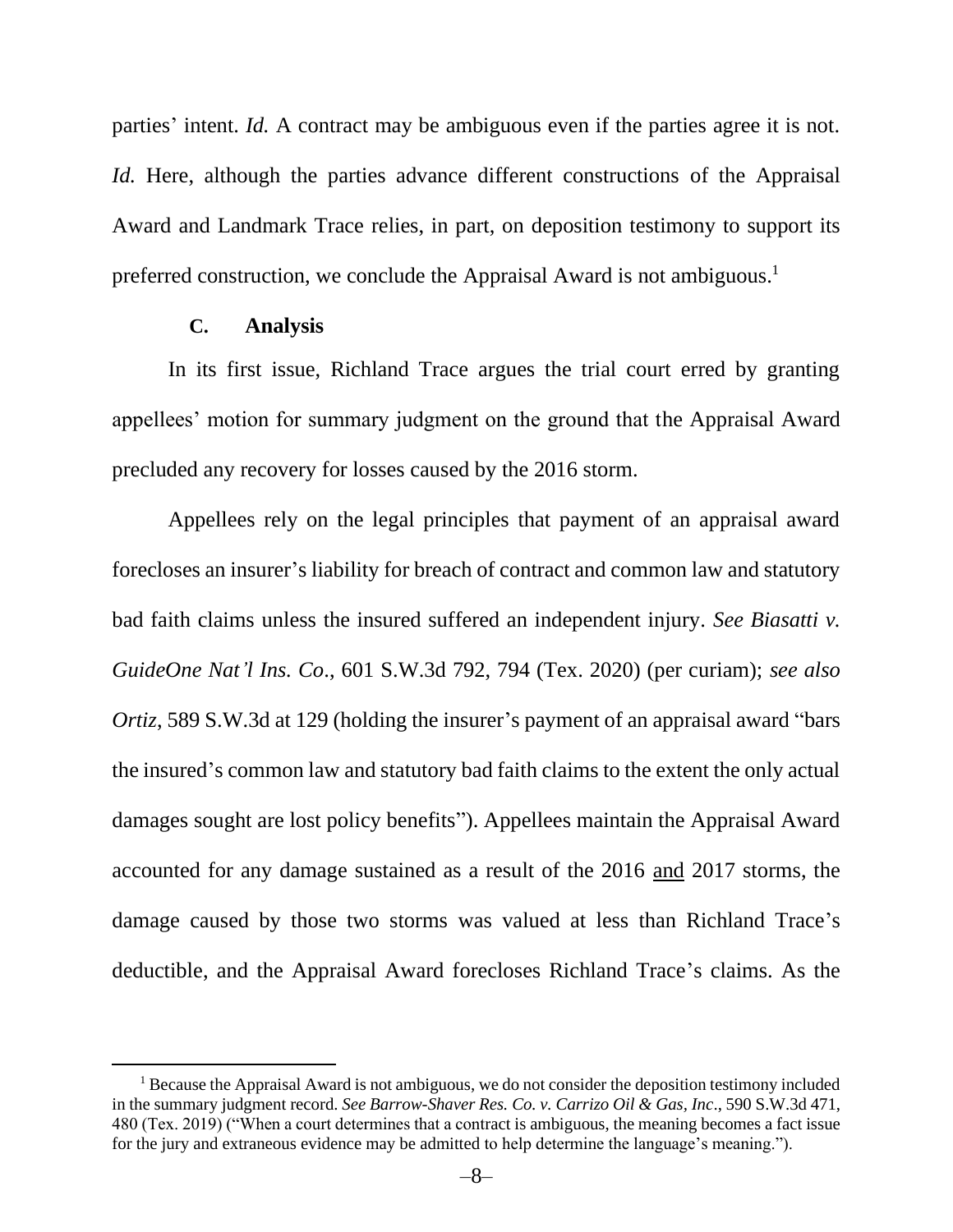movants, appellees bore the burden to prove there was no genuine issue of material fact as to whether the Appraisal Award accounted for all hail damage to Richland Trace's property as a result of the March 2016 and March 2017 storms. *See* TEX. R. CIV. P. 166a(c) (summary judgment standard). Appellees failed to carry this burden.

We begin with the most important consideration when interpreting any contract: the plain meaning of the Appraisal Award's operative language. *See Endeavor Energy Res., L.P. v. Energen Res. Corp.*, 615 S.W.3d 144, 149 (Tex. 2020). The Appraisal Award states the reported date of loss is March 26, 2017, states the cause is "Hail and Wind," and lists the 2017 Policy number. The appraisers certified they "performed the duties assigned to us in accordance with the *appraisal provision of the policy*." (emphasis added). The only policy referenced in the Appraisal Award is the 2017 policy. The clarification paragraph states in relevant part: "The above scope of work and dollar amounts represents the entire loss as a result of *the subject hailstorm*. . . The above sums are the total dollar amounts of *the claim* and are subject to all of the terms and conditions of *the subject policy.*" (emphasis added).

The Appraisal Award reflects the loss caused by a singular hailstorm, the "subject hailstorm," and subject to a singular policy, the listed 2017 Policy. The only hailstorm listed on the Appraisal Award is the March 2017 storm, which would logically be the "subject hailstorm." The references to a singular storm and a singular policy in the Appraisal Award are consistent with the supreme court's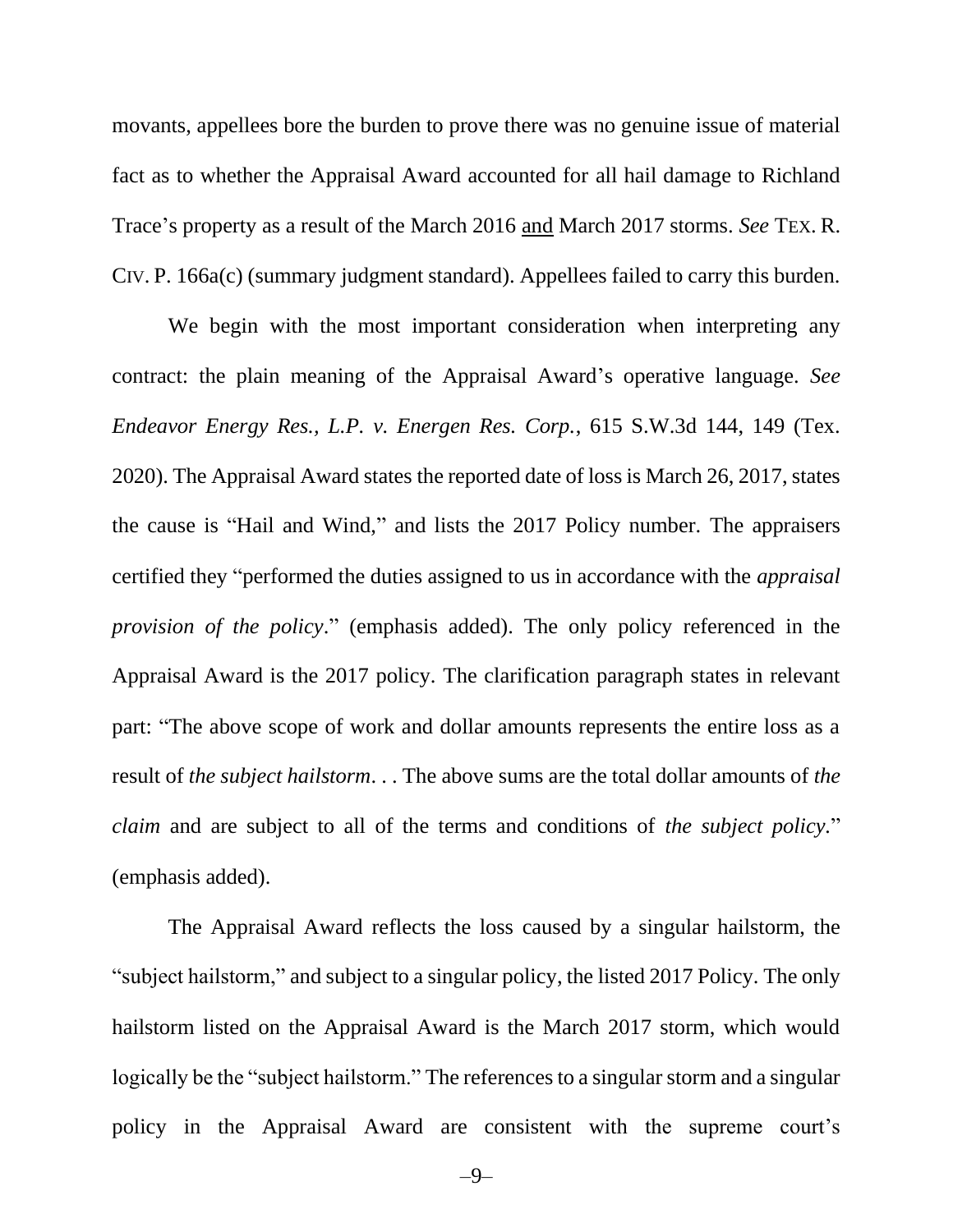pronouncements that the appraisal process resolves the issue of damage caused by a specific occurrence and setting the amount of loss "requires appraisers to decide between damages for which coverage is claimed from damages caused by everything else." *Johnson*, 290 S.W.3d at 893. In this case, the specific occurrence is the 2017 hailstorm, and the appraisers determined the amount of loss caused by that storm as opposed to the amount of loss caused by everything else, including prior hailstorms.

Considering the Appraisal Award in the light most favorable to Landmark Trace and indulging every reasonable inference and resolving any doubts in its favor, we conclude the Appraisal Award only describes losses claimed under the 2017 Policy for a single wind and hail event that occurred on March 26, 2017. Interpreting the Appraisal Award's language according to its plain, ordinary, and generally accepted meaning, we conclude appellees failed to conclusively prove the Appraisal Award accounts for any loss that Richland Trace's property suffered as a result of the March 2016 hailstorm. As a result, appellees have not shown they are entitled to summary judgment on Richland Trace's claims as alleged in its amended original petition. We sustain Richland Trace's first issue.

Appellees' second ground for summary judgment is that Richland Trace is barred from any recovery for damages caused by the March 2016 storm because Richland Trace failed to provide prompt notice that it was making a claim under the 2016 Policy, and Landmark was prejudiced by that lack of notice. In its second issue, Richland Trace argues the trial court erred by granting Landmark's motion for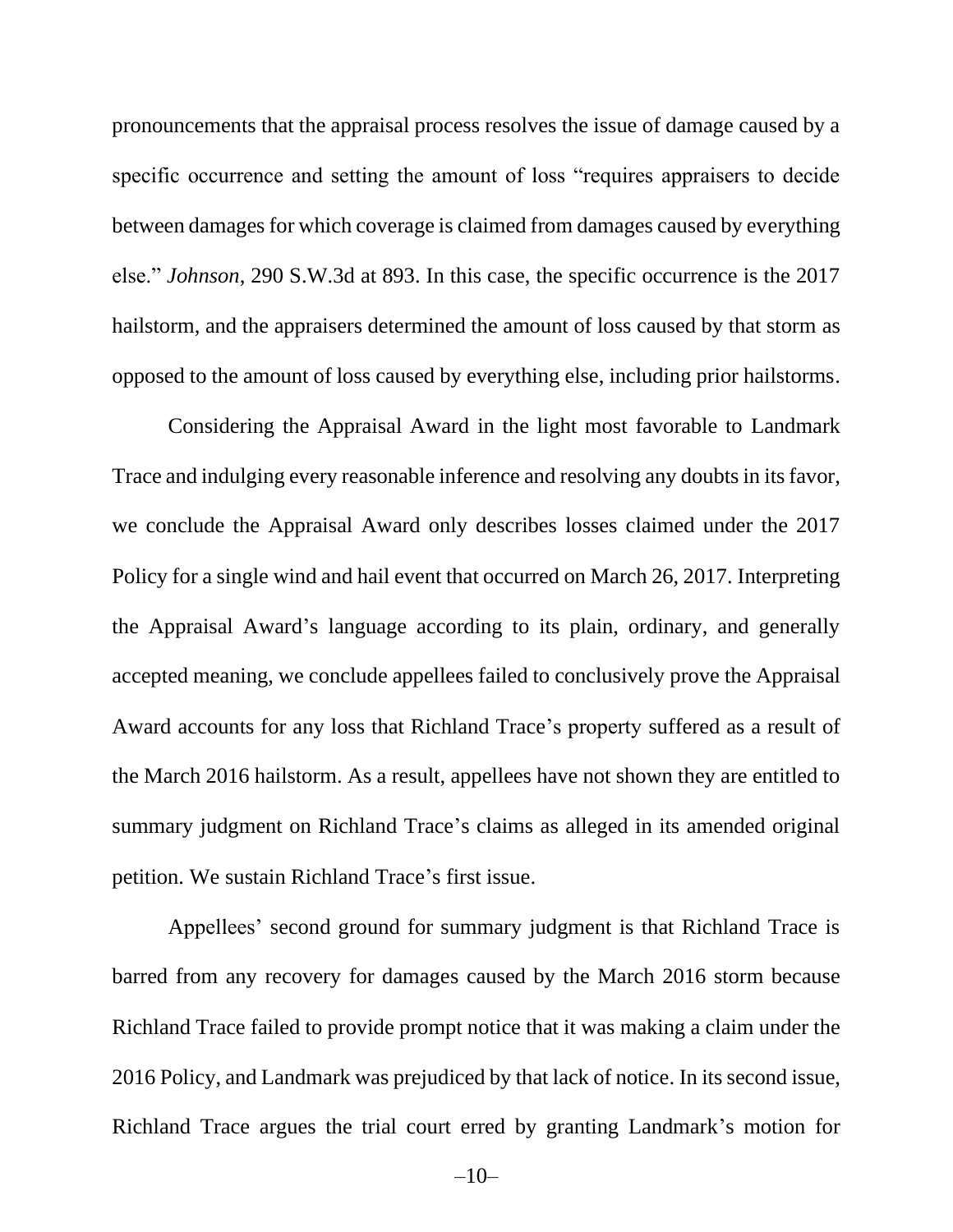summary judgment because Landmark had the burden of proof on its defense that the notice of loss was untimely for the 2016 storm and Landmark failed to meet this burden.

"[A]n insured's failure to timely notify its insurer of a claim or suit does not defeat coverage if the insurer was not prejudiced by the delay." *PAJ, Inc. v. Hanover Ins. Co*., 243 S.W.3d 630, 636–37 (Tex. 2008). "[A]n immaterial breach does not deprive the insurer of the benefit of the bargain and thus cannot relieve the insurer of the contractual coverage obligation." *Id.* at 631 (citing *Hernandez v. Gulf Group Lloyds*, 875 S.W.2d 691, 692 (Tex.1994)); *see also Prodigy Communications Corp. v. Agric. Excess & Surplus Ins. Co*., 288 S.W.3d 374, 377 (Tex. 2009).

The 2016 Policy contains a prompt-notice provision. The 2016 Policy requires Richland Trace to provide "prompt notice of the loss or damage," including a description of the property involved, to Landmark and, "[a]s soon as possible, give [Landmark] a description of how, when and where the loss or damage occurred." Although appellees argue Richland Trace failed to give notice in a timely fashion, the record contains no evidence about when Richland Trace provided notice of the alleged loss or damage caused by the March 2016 storm. Even if we assume for purposes of this issue that the evidence shows Richland Trace did not timely give notice, there also is no evidence in the record that Landmark was prejudiced by any delay.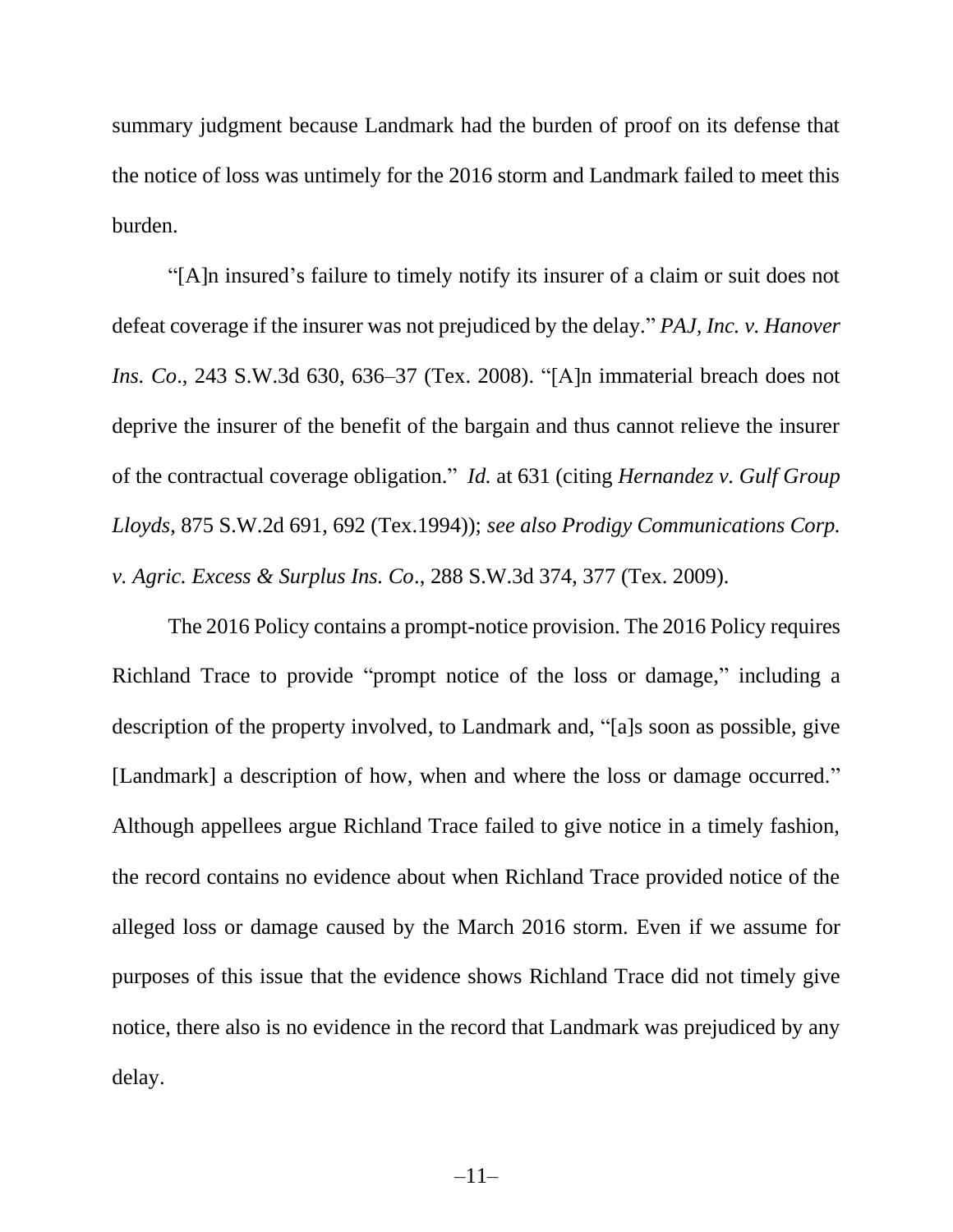Accordingly, applying the relevant summary judgment standard, we conclude appellees did not carry their summary judgment burden to show Richland Trace failed to provide prompt notice and appellees were prejudiced by any delay. We sustain Richland Trace's second issue.

### **D. Unaddressed Argument**

Richland Trace argues the trial court erred by denying its request for a continuance. In light of our resolution of Richland Trace's two appellate issues, we need not address the continuance argument. *See* TEX. R. APP. P. 47.1.

### **CONCLUSION**

We reverse the trial court's judgment and remand this cause to the trial court for further proceedings.

200944f.p05

/Erin A. Nowell// ERIN A. NOWELL **JUSTICE**